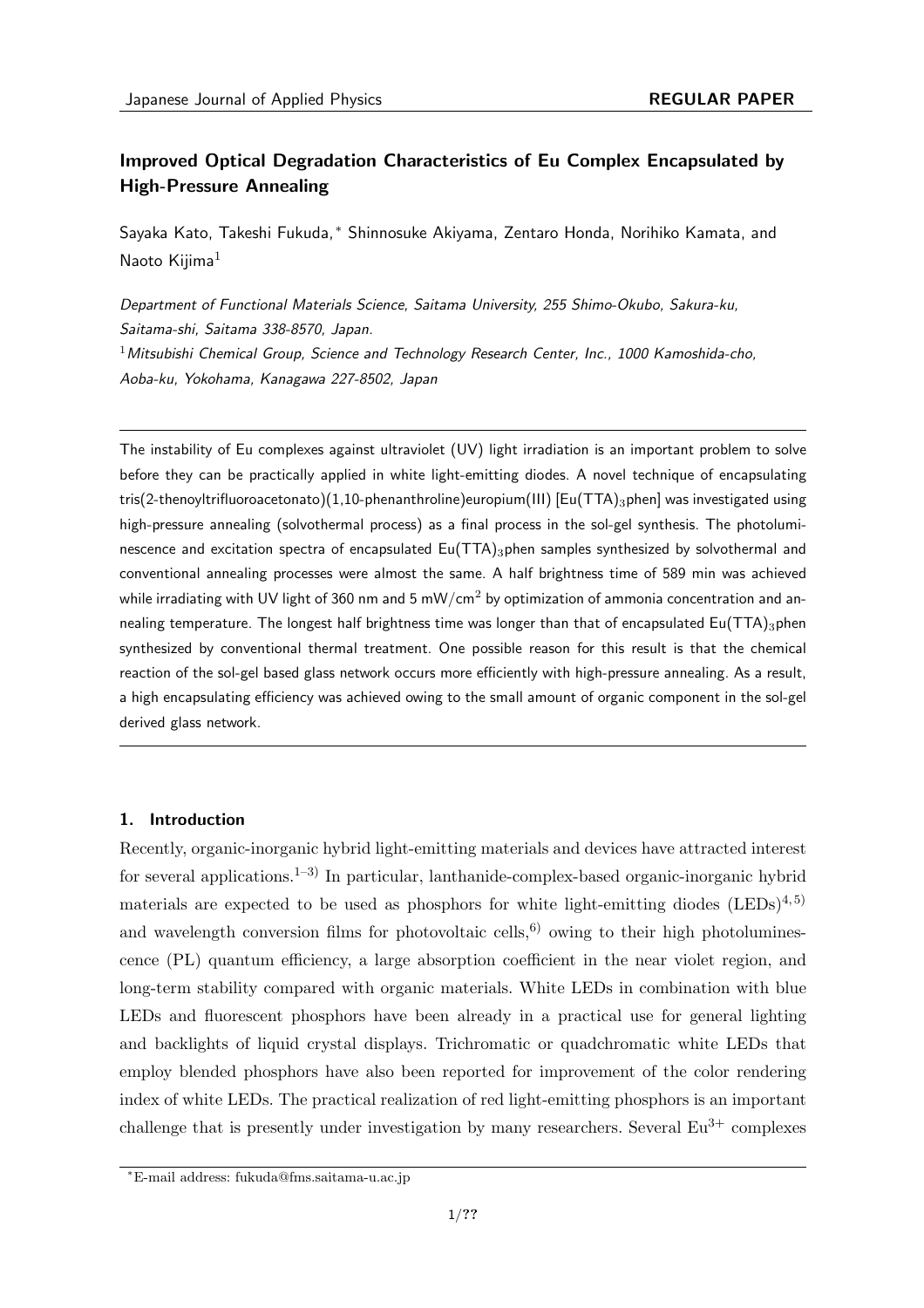exhibit high PL quantum efficiency with ultraviolet (UV) excitation; however, the long-term stability is much lower than that of inorganic phosphors, owing to the weak bonding energy of organic ligands.<sup>7,8)</sup> An organic ligand absorbs UV light and the photoinduced exciton moves to an  $Eu^{3+}$  ion. Red light is then generated from the  $Eu^{3+}$  ion. Therefore, the change in the molecular structure of the organic ligand causes the lowering of the PL quantum efficiency of the Eu complex.

Recently, several studies have demonstrated a method to encapsulate the Eu complex,  $9,10$ ) and an improved long-term stability was achieved by encapsulation with a sol-gel-derived glass network.11–13) The encapsulating glass layer protects the reaction of the Eu complex with oxygen and/or moisture; therefore, the molecular structure of the Eu complex is not easily changed, even when it is irradiated with UV light. The encapsulating glass layer is fabricated at a low temperature of approximately 100 *◦*C, ownig to the low heat resistance of the Eu complex, so that many organic components remain. Therefore, the encapsulating efficiency of the sol-gel-derived glass network is lower than that of a conventional inorganic glass network, which results in a poor long-term stability of the sol-gel-derived glass-coated Eu complex. For further improvement of such optical degradation characteristics of the solgel-derived glass-coated Eu complex, a novel technique of forming the dense glass network is necessary at low temperatures of less than 150 *◦*C, because most Eu complexes are easily decomposed by high-temperature annealing at greater than 150 *◦*C.

We have investigated a novel method to fabricate the encapsulating glass layer around tris(2-thenoyltrifluoroacetonato)(1,10-phenanthroline)europium(III) [Eu(TTA)<sub>3</sub>phen] using a conventional sol-gel process and high-pressure annealing, referred to as the solvothermal process. The high-pressure annealing results in the efficient hydrolysis and condensation of silane alkoxide; therefore, the dense glass network is considered to be formed after high-pressure annealing.  $Eu(TTA)$ <sub>3</sub>phen has a high PL quantum efficiency obtained by UV irradiation, and the absorption coefficient of  $Eu(TTA)$ <sub>3</sub>phen is much higher than those of inorganic phosphors. Therefore, most of the incident UV light is converted to a red emission. If the long-term stability can be improved by encapsulation of  $Eu(TTA)$ <sub>3</sub>phen with a glass network, it will be of practical use for white LEDs, biosensors, and wavelength conversion films for photovoltaic cells.

### **2. Experimental Procedure**

The conventional sol-gel synthesis is based on the hydrolysis and condensation of organo alkoxide starting materials with the aid of a catalyst, water, and alcohol. Figure 1 shows the process for encapsulation of  $Eu(TTA)$ <sub>3</sub>phen with the sol-gel-derived glass network. The starting solution was composed of tetraethoxysilane (TEOS), deionized water, ethanol, *N,N*dimethoxyformamide (DMF), ammonia, and  $Eu(TTA)$ <sub>3</sub>phen mixed in a Teflon beaker. The solution was stirred with a magnetic stirrer for 10 min at room temperature and was then cast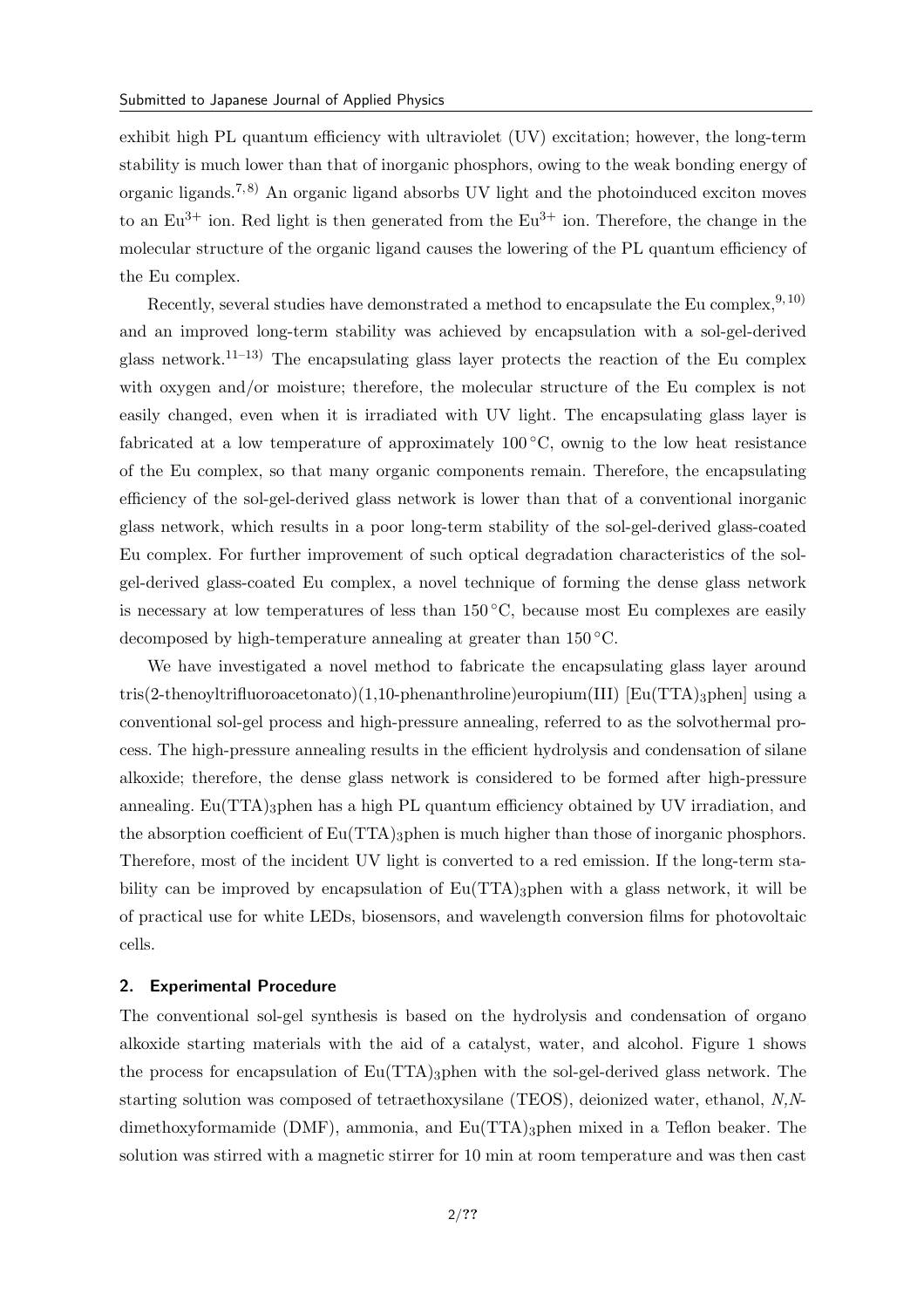on a glass substrate. The sample was then annealed at 100, 120, and 150 *◦*C for 3 h in an autoclave container under a high pressure to investigate the influence of the annealing pressure on the optical degradation characteristics. 1  $\mu$ L of the sol-gel solution was placed into the 25 mL autoclave container. The measured pressure was approximately 100 kPa. A reference sample was also prepared by annealing in an electric furnace under the same annealing conditions. The concentration of the sol-gel starting solution and the mixing condition were the same as the sample to be encapsulated by the solvothermal process.

PL and PL excitation (PLE) spectra were measured using a spectrofluorometer (Horiba Jobin Yvon, Fluoromax-3). The excitation wavelength of the PL spectrum was 360 nm, and the PLE spectrum was monitored at 612 nm. PL quantum efficiency was measured with a luminance quantum yield measurement system (Systems Engineering, QEMS-2000), which consists of an integrated sphere and a UV LED with a center wavelength of 375 nm as the excitation source. PL quantum efficiency was determined using a method based on that originally developed by de Mello et al.<sup>15)</sup> In this approach, quantum efficiency is given by the integrated PL intensity of the sample excited by the UV LED divided by the decrease in excitation intensity caused by inserting the sample into the integrated sphere. In addition, normalized PL intensity was also recorded as a function of time under UV irradiation using a spectrofluorometer. The center wavelength and the optical intensity of the excitation UV light were 360 nm and 5 mW/cm<sup>2</sup>, respectively.

#### **3. Results and Discussion**

Figure 2 shows the relative PL intensity changes at 612 nm for irradiation with UV light at 360 nm and 5 mW/cm<sup>2</sup> . The molar ratio of TEOS, deionized water, ethanol, DMF, ammonia, and  $Eu(TTA)$ <sub>3</sub>phen was  $1:4:4:4:0.01:0.05$ , and the annealing temperatures of 100, 120, and  $150\,^{\circ}\text{C}$  were applied to estimate the optimal annealing temperature for Eu(TTA)<sub>3</sub>phen. The relative PL intensities of all the samples decreased with increasing UV irradiation time, because the molecular structure of  $Eu(TTA)$ <sub>3</sub>phen was changed by UV irradiation,<sup>11)</sup> which resulted in a low exciton transfer efficiency from the organic ligand to  $Eu^{3+}$  ions. Figure 2 shows that the PL intensity change was suppressed by encapsulation of  $Eu(TTA)$ <sub>3</sub>phen for both the solvothermal (high pressure) and conventional annealing processes. This result indicates that the encapsulating layer of sol-gel-derived glass prevents  $Eu^{3+}$  ions from reacting with moisture and oxygen in the atmosphere.<sup>5)</sup> In addition, the PL intensity change was reduced by annealing using the solvothermal process; the long-term stability of sol-gel-derived glass-coated Eu(TTA)3phen was improved by annealing under high-pressure conditions.

Details of the encapsulation mechanism are now under investigation and will be published elsewhere. One possible explanation is that the efficient reaction of the sol-gel-based glass network occurs with high-pressure annealing. Organic components in the encapsulating glass layer have higher oxygen and moisture transmittances than an inorganic glass network, which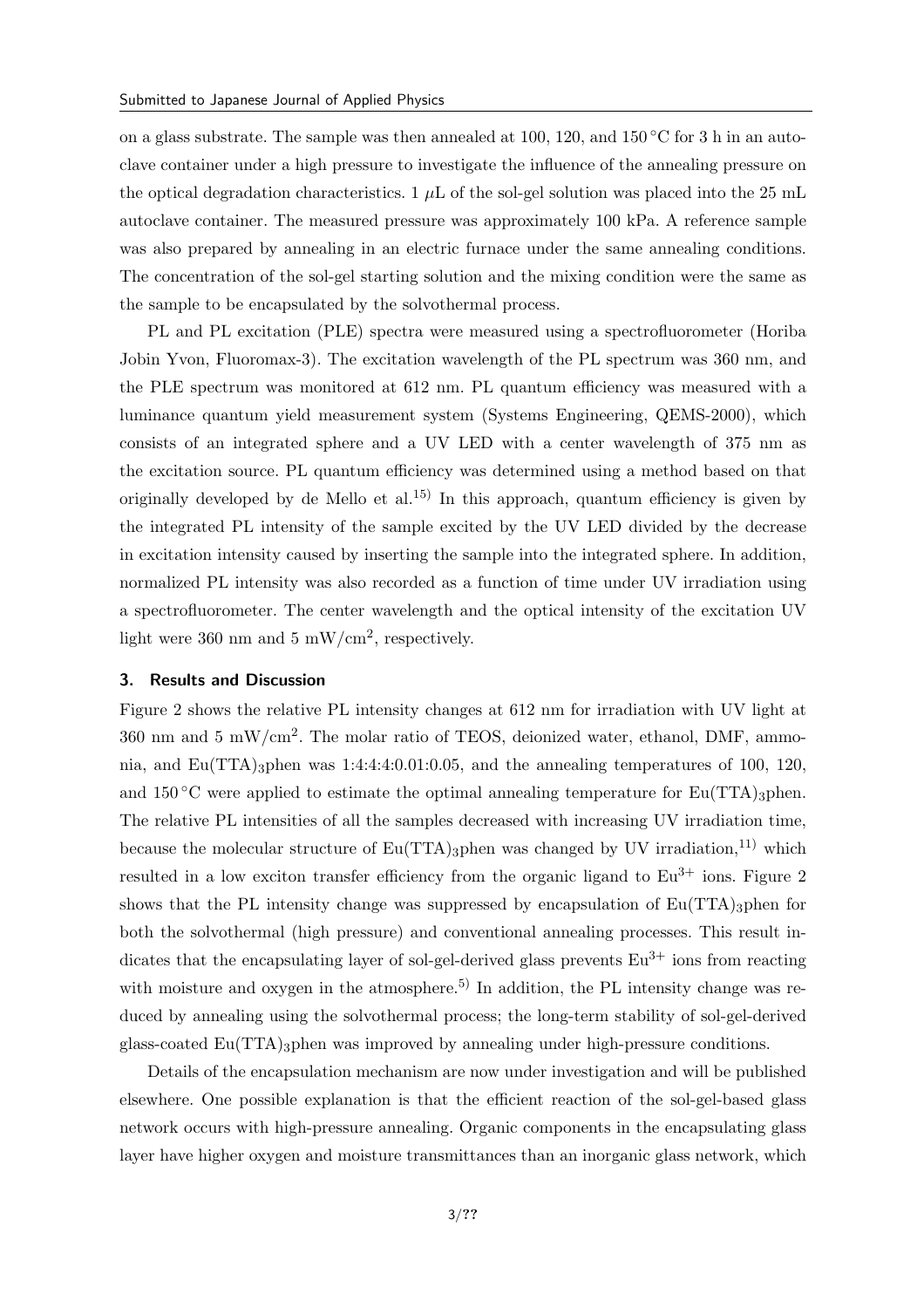are considered to decrease after high-pressure annealing in an autoclave container.<sup>16)</sup> The PL intensity change decreased with the increase in annealing temperature, and the optimized annealing temperature for the solvothermal process was 150 *◦*C. In addition, only a slight red emission was observed after annealing at 200 °C. In addition, the amount of organic components remaining in the glass network generally decreased with an increase in the annealing temperature of the sol-gel process.<sup>17–19</sup> Therefore, the long-term stability was improved by high-temperature annealing, as shown in Fig. 2(a). In contrast, the optimal temperature for the conventional annealing process was 120 *◦*C.

Figures 3(a) and 3(b) show PLE and PL spectra of the encapsulated sample prepared by the solvothermal process at 150 *◦*C and the reference sample prepared by the conventional annealing process at 120 *◦*C. The PLE spectrum of the encapsulated sample was shifted toward the shorter-wavelength region compared with the reference sample. However, a large excitation spectrum was observed in the near-UV-wavelength region, which indicates that encapsulated  $Eu(TTA)$ <sub>3</sub>phen could be applicable to red-emitting phosphors of UV-LED excited white LEDs. In addition, our previous experimental result showed that the PLE spectrum of the encapsulated Eu complex shifts toward the shorter-wavelength region owing to the change in the molecular structure.<sup>14)</sup> Therefore, the shift of the PLE spectrum in Fig. 3 is due to a change in the molecular structure of  $Eu(TTA)$ <sub>3</sub>phen caused by high-pressure annealing. On the other hand, all the samples showed a sharp red emission at the center wavelength of 612 nm, which corresponds to the  ${}^5D_0\rightarrow {}^7F_2$  transition in the Eu<sup>3+</sup> ion.<sup>20, 21</sup>) A sharp red emission was obtained for  $Eu(TTA)$ <sub>3</sub>phen even after encapsulation by the solvothermal process without degradation of  $Eu(TTA)$ <sub>3</sub>phen by the chemical reaction.

The relationship between the ammonia concentration and the PL quantum efficiency of prepared samples is shown in Fig. 4. The molar ratio of TEOS, deionized water, ethanol, DMF, ammonia, and  $Eu(TTA)$ <sub>3</sub>phen was  $1:35:30:4:x:0.02$  to suppress the influence of ammonia, and the annealing temperature was fixed at 150 *◦*C for the solvothermal process and 120 *◦*C for the conventional annealing process. Ammonia concentrations  $(x)$  of 0.1, 0.5, 1, and 2 mol% were used. Ammonia generally acts as a catalyst in the condensation and hydrolysis processes during the sol-gel process. The PL quantum efficiency decreased linearly with the increase in the ammonia concentration of the sol-gel starting solution. The organic ligand of  $Eu(TTA)$ <sub>3</sub>phen is easily decomposed by the addition of excess ammonia; therefore, a low PL quantum efficiency was observed by the addition of large amounts of ammonia, as shown in Fig. 4.

The PL quantum efficiency of  $Eu(TTA)$ <sub>3</sub>phen powder without encapsulation was 67%, whereas some of the encapsulated samples exhibited a higher PL quantum efficiency when  $Eu(TTA)$ <sub>3</sub>phen was encapsulated at ammonia concentrations of less than 0.5 mol%. The most likely reason for this result is that the vibration-induced exciton loss is reduced by en-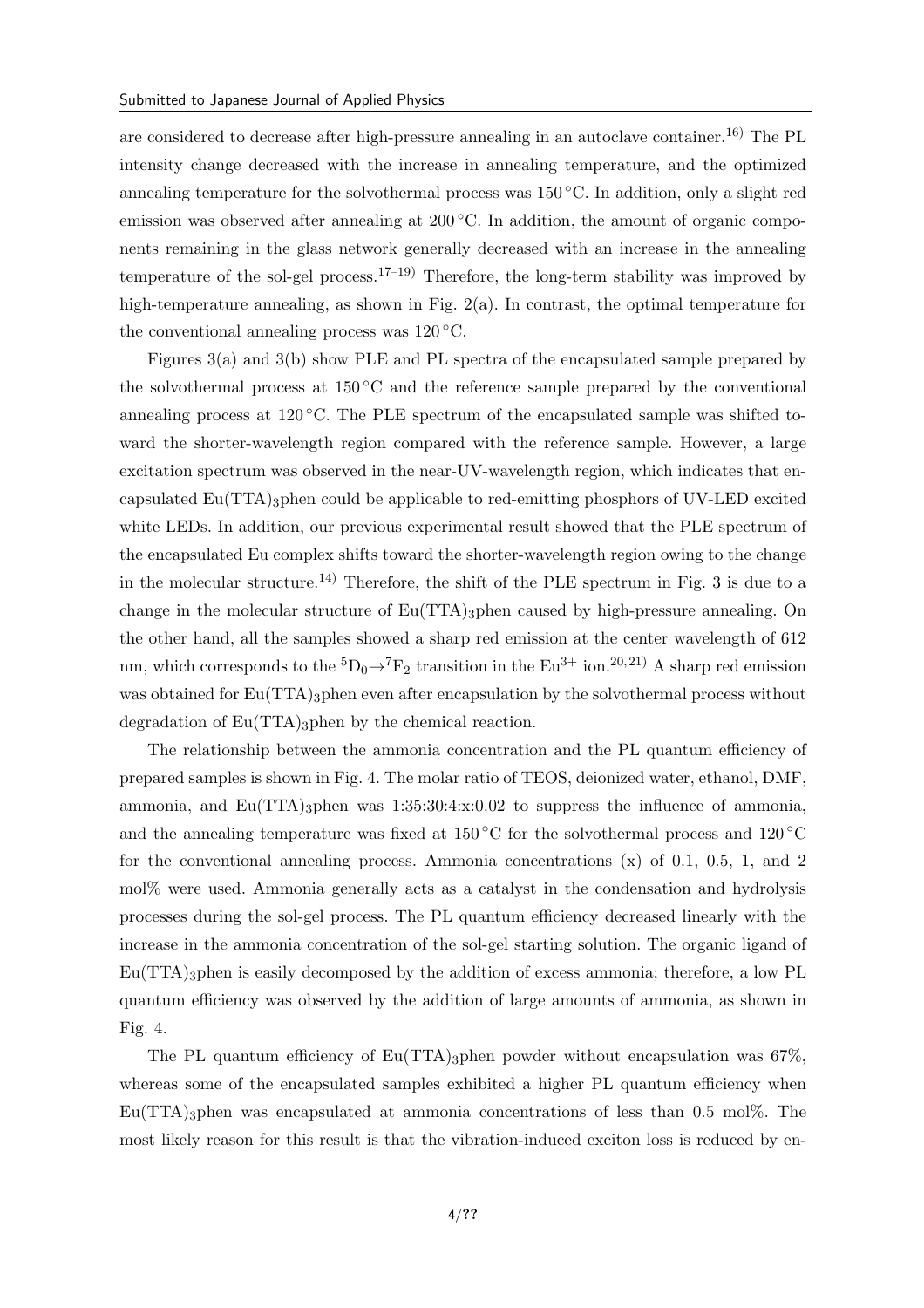capsulating  $Eu(TTA)$ <sub>3</sub>phen with the glass layer. As a result, photoinduced excitons can be efficiently transferred from the organic ligands to the  $Eu^{3+}$  ions, and a bright red emission is observed from  $Eu(TTA)$ <sub>3</sub>phen. The sample encapsulated by the solvothermal process exhibited a higher PL quantum efficiency than the reference sample for synthesis with all ammonia concentrations used. The reason for this is not clear; however, a dense glass network is considered to be formed by annealing under the high-pressure conditions.<sup>22)</sup> The dense glass network suppresses vibration-induced exciton loss in  $Eu(TTA)$ <sub>3</sub>phen under UV light irradiation, which results in a high PL quantum efficiency.

Figure 5 shows the optical degradation characteristics of  $Eu(TTA)$ <sub>3</sub>phen encapsulated by the sol-gel-derived glass network. The initial PL intensity, which corresponds to the starting point of measurement, is equal to the measured PL quantum efficiency of the encapsulated sample shown in Fig. 4. This is because the initial PL intensity was changed by changing the ammonia concentration in the sol-gel starting solution. The relative PL intensity decreased with increasing UV irradiation time due to the oxidation of the organic ligand.<sup>19)</sup> The most important finding is that the relative PL intensity change was suppressed owing to improvement in the encapsulating efficiency of the glass network by annealing under high pressure. The longest stability of the encapsulated sample was at a relative PL intensity of 42 after 800 min of emission; however, that of the non encapsulated  $Eu(TTA)$ <sub>3</sub>phen powder was at 14. This result can also be explained by the density of the glass network and the remnant organic components in the sol-gel derived glass. The dense encapsulation glass layer results in the long-term stability of  $Eu(TTA)$ <sub>3</sub>phen against UV light irradiation. In addition, the PL intensity change was reduced with the decrease in the ammonia concentration in the sol-gel starting solution. The PL quantum efficiency of encapsulated  $Eu(TTA)$ <sub>3</sub>phen is reduced by the addition of excess ammonia, owing to the change in the molecular structure of  $Eu(TTA)$ <sub>3</sub>phen by reaction between the organic ligand and ammonia. This suggests that the initial molecular structural change of the organic ligand accelerates the oxidation of  $Eu(TTA)$ <sub>3</sub>phen by UV light irradiation in air.

Figure 6 shows scanning electron microscopy (SEM) images of encapsulated  $Eu(TTA)$ <sub>3</sub>phen prepared by the solvothermal process at ammonia concentrations of 0.1 and 0.5 mol%. Stable Eu(TTA)<sub>3</sub>phen was obtained under both these reaction conditions. Larger particles were obtained for an ammonia concentration of 0.5 mol%. Ammonia acts as a catalyst in the sol-gel process; therefore, the particle size increased with the addition of a larger amount of catalyst (ammonia). The particles in the prepared samples aggregated with each other; however, the primary particle size was less than  $1 \mu m$  in the case of encapsulation with the sol-gel derived glass.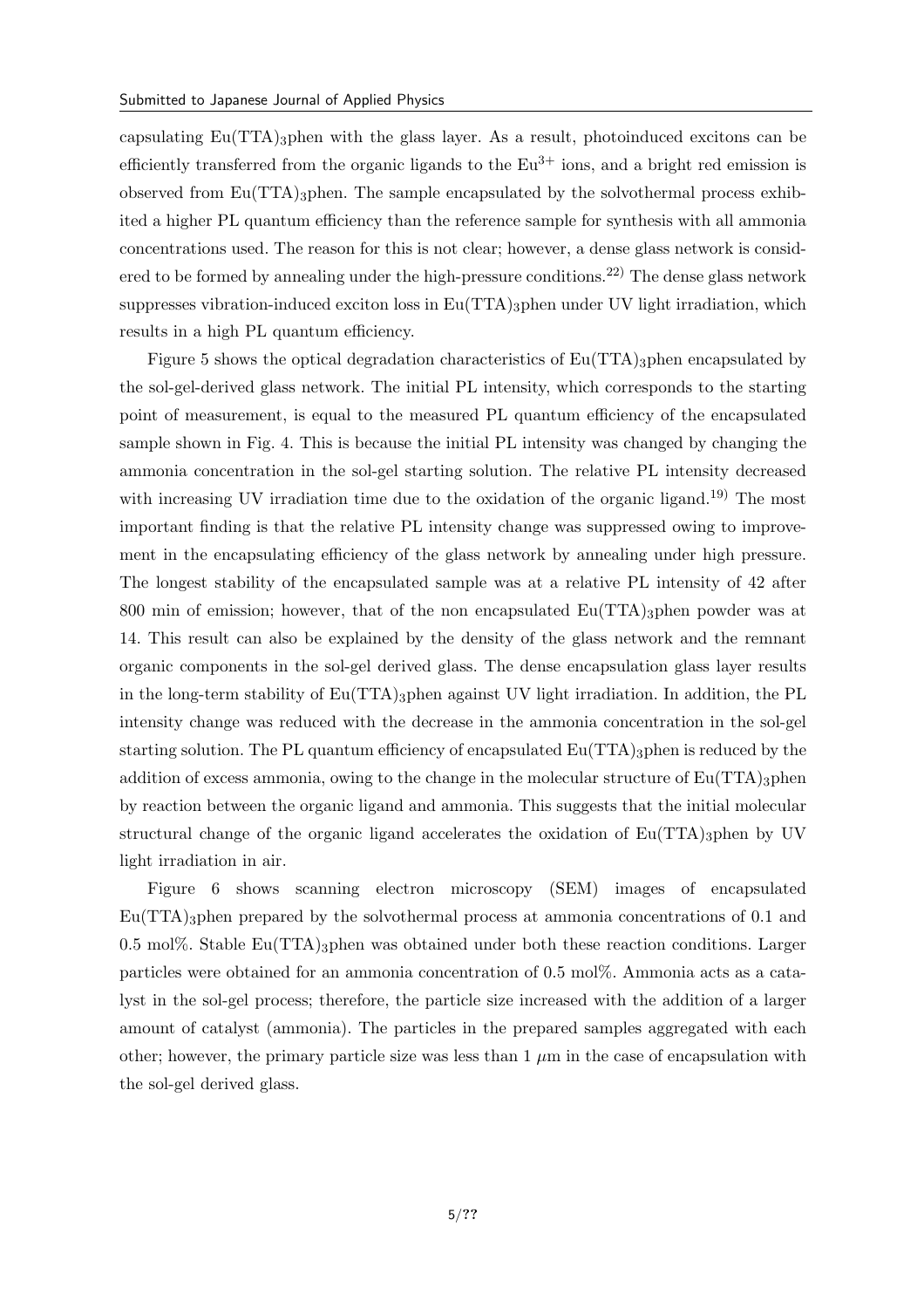## **4. Conclusions**

The prevention of optical degradation using an encapsulation technique by the solvothermal process proved to be useful for improvement of the long-term stability of  $Eu(TTA)$ <sub>3</sub>phen against UV irradiation. The relative PL intensity of  $Eu(TTA)$ <sub>3</sub>phen encapsulated via the solvothermal process after 800 min of UV irradiation was 3 times higher than that of the original Eu(TTA)3phen powder. The solvothermal process was found to be a useful technique for improvement of the long-term stability of the sol-gel glass-encapsulated Eu complex under UV irradiation.

## **Acknowledgment**

Part of this work was supported by a grant from the Japan Science and Technology Agency (JST; A-STEP AS2111253C).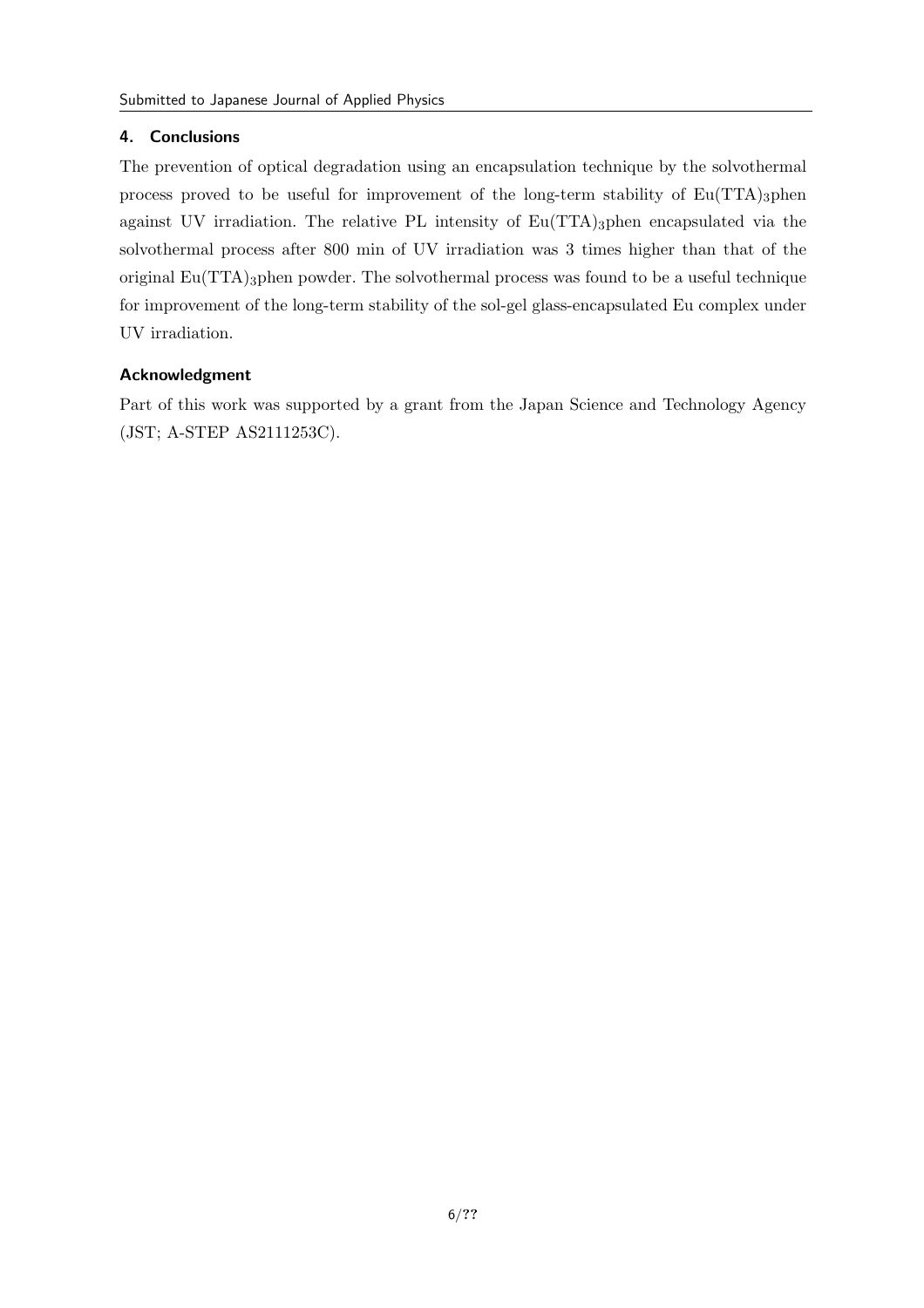#### **References**

- 1) K. A. Mauritz: Mater. Sci. Eng. C, **6** (1998) 121.
- 2) J. Lia, and J. Z. Zhang: Coord. Chem. Rev., **253** (2009) 3015.
- 3) T. Fukuda, B. Wei, E. Suto, M. Ichikawa, and Y. Taniguchi: Phys. Status Solidi: Rapid Res. Lett., **2** (2008) 290.
- 4) K. Binnemans: Chem. Rev., **109** (2009) 4283.
- 5) L. D. Carlos, R. A. S. Ferreira, V. de Z. Bermudez, and S. J. L. Ribeiro: Adv. Mater., **21** (2009) 509.
- 6) T. Fukuda, S. Kato, E. Kin, K. Okaniwa, H. Morikawa, Z. Honda, and N. Kamata: Opt. Mater., **32** (2009) 22.
- 7) K. Manseki, Y. Hasegawa, Y. Wada, and S. Yanagida: J. Lumin., **111** (2005) 183.
- 8) W. Strek, J. Sokolnicki, J. Legendziewicz, K. Maruszewski, R. Reisfeld, and T. Pavich: Opt. Mater., **13** (1999)
- 9) T. Jin, S. Inoue, K. Machida, and G. Adachi: J. Alloys Conpd., **265** (1998) 234.
- 10) S. Suda, M. Iwaida, K. Yamashita, and T. Umegaki: J. Non-Crys. Solids, **197** (1996) 65.
- 11) P. P. Lima, R. A. S´a Ferreira, R. O. Freire, F. A. Almeida Paz, L. Fu, S. Alves Jr., L. D. Carlos, and O. L. Malta: ChemPhysChem., **7** (2006), 735.
- 12) H. Peng, C. Wu, Y. Jiang, S. Huang, and J. McNeill: Langmuir, **23** (2007) 1591.
- 13) T. Fukuda, S. Yamauchi, Z. Honda, N. Kamata, and N. Kijima: Phys. Status Solidi: Rapid Res. Lett., **3** (2009) 296.
- 14) T. Fukuda, S. Yamauchi, Z. Honda, N. Kijima, and N. Kamata: Opt. Mater., **32** (2009) 207.
- 15) J. C. de Mello, H. F. Wittmann, and R. H. Friend: Adv. Mater., **9** (1997) 230.
- 16) A. H. Boonstra and C. A. M. Mulder: J. Non-Crys. Solids, **105** (1998) 201.
- 17) S. Walter, G. D. Soraru, H. Br´equel, and S. Enzo: J. Eur. Ceram. Soc., **22** (2002) 2389.
- 18) X. Li, and T. A. King: J. Non-Crys. Sol., **204** (1996) 235.
- 19) M. -S. Zhang, W. Yin, Q. Su, and H. -J. Zhang: Mater. Lett., **57** (2002) 940.
- 20) L. C. Cides da Silva, T. S. Martins, M. S. Filho, E. E. S. Teotˆonio, P. C. Isolani, H. F. Brito, M. H. Tabacniks, M. C. A. Fantini, and J. R. Matos: Micro. Meso. Mater., **92** (2006) 94.
- 21) W. Strek, J. Sokolnicki, J. Legendziewicz, K. Maruszewski, R. Reisfeld, and T. Pavich: Opt. Mater., **13** (1999) 41.
- 22) E. Papanikolau, W.C.P.M. Meetman, R. Aerts, T.L. Van Rooy, J.G. Van Lierop, and T.P.M. Meeuwsen: J. Non-Cry. Sol., **100** (1998) 247.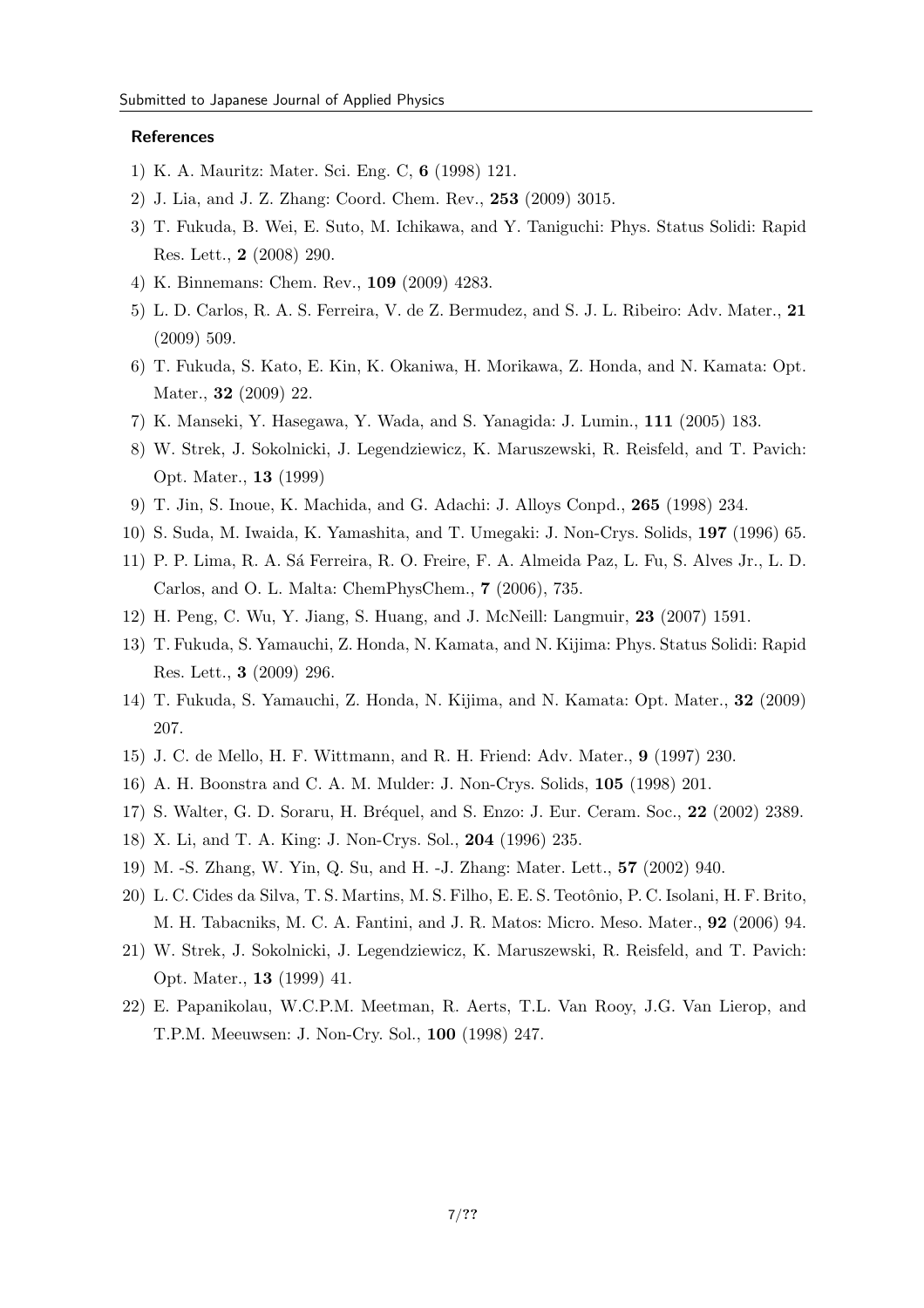## **Figure captions**

Figure 1. Process for the encapsulation of  $Eu(TTA)$ <sub>3</sub>phen by the sol-gel process. The final annealing process is high-pressure annealing in an autoclave container or conventional annealing in an electric furnace (reference sample).

Figure 2. Relative PL intensity as a function of UV light irradiation time for  $Eu(TTA)$ <sub>3</sub>phen encapsulated by (a) the solvothermal and (b) conventional annealing processes. Temperatures of 100, 120, and 150 *◦*C were examined for optimization of annealing temperature.

Figure 3. PL and PLE spectra of  $Eu(TTA)$ <sub>3</sub>phen encapsulated by the solvothermal process and the reference sample encapsulated by conventional annealing process. Optimal annealing temperatures were 150 and 120 *◦*C for solvothermal and conventional annealing processes, respectively. The excitation wavelength for the PL spectrum was 360 nm, and the PLE spectrum was monitored at 612 nm.

Figure 4. PL quantum efficiency of sol-gel glass-encapsulated  $Eu(TTA)$ <sub>3</sub>phen annealed under high pressure (solvothermal process) and annealed by conventional thermal treatment. The ammonia concentration in the sol-gel starting solution was changed from 0.1 to 2 mol% for both annealing processes.

Figure 5. Relative PL intensity change against UV light irradiation time for  $Eu(TTA)$ <sub>3</sub>phen encapsulated by (a) the solvothermal and (b) conventional annealing processes. The ammonia concentration in the sol-gel starting solution was changed from 0.1 to 2 mol%.

Figure 6. SEM images of sol-gel-derived glass-encapsulated  $Eu(TTA)$ <sub>3</sub>phen by annealing under high pressure. Ammonia concentrations of 0.1 and 0.5 mol% in the sol-gel starting solution were used.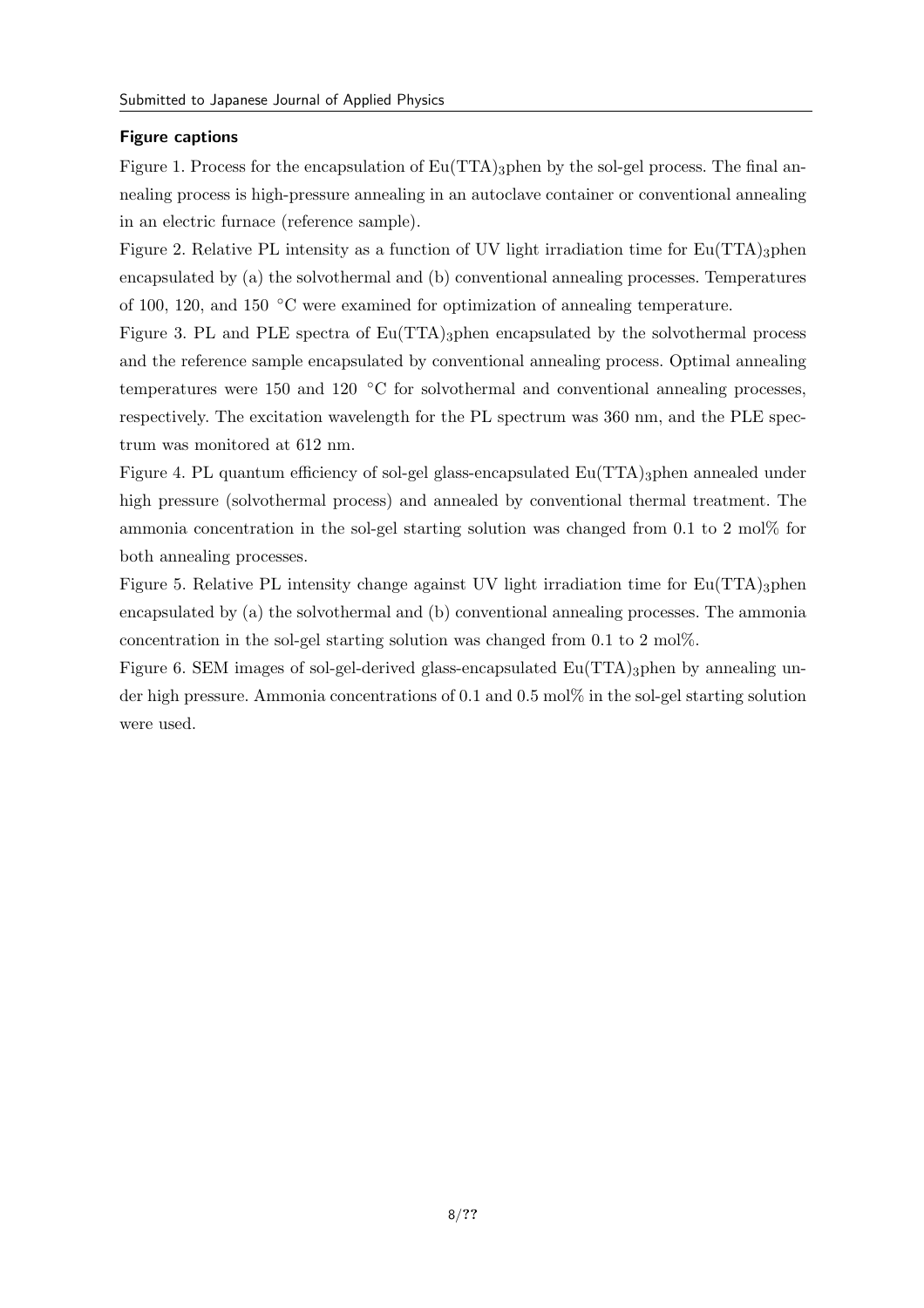

Fig. 1. Process for the encapsulation of Eu(TTA)<sub>3</sub>phen by the sol-gel process. The final annealing process is high-pressure annealing in an autoclave container or conventional annealing in an electric furnace (reference sample).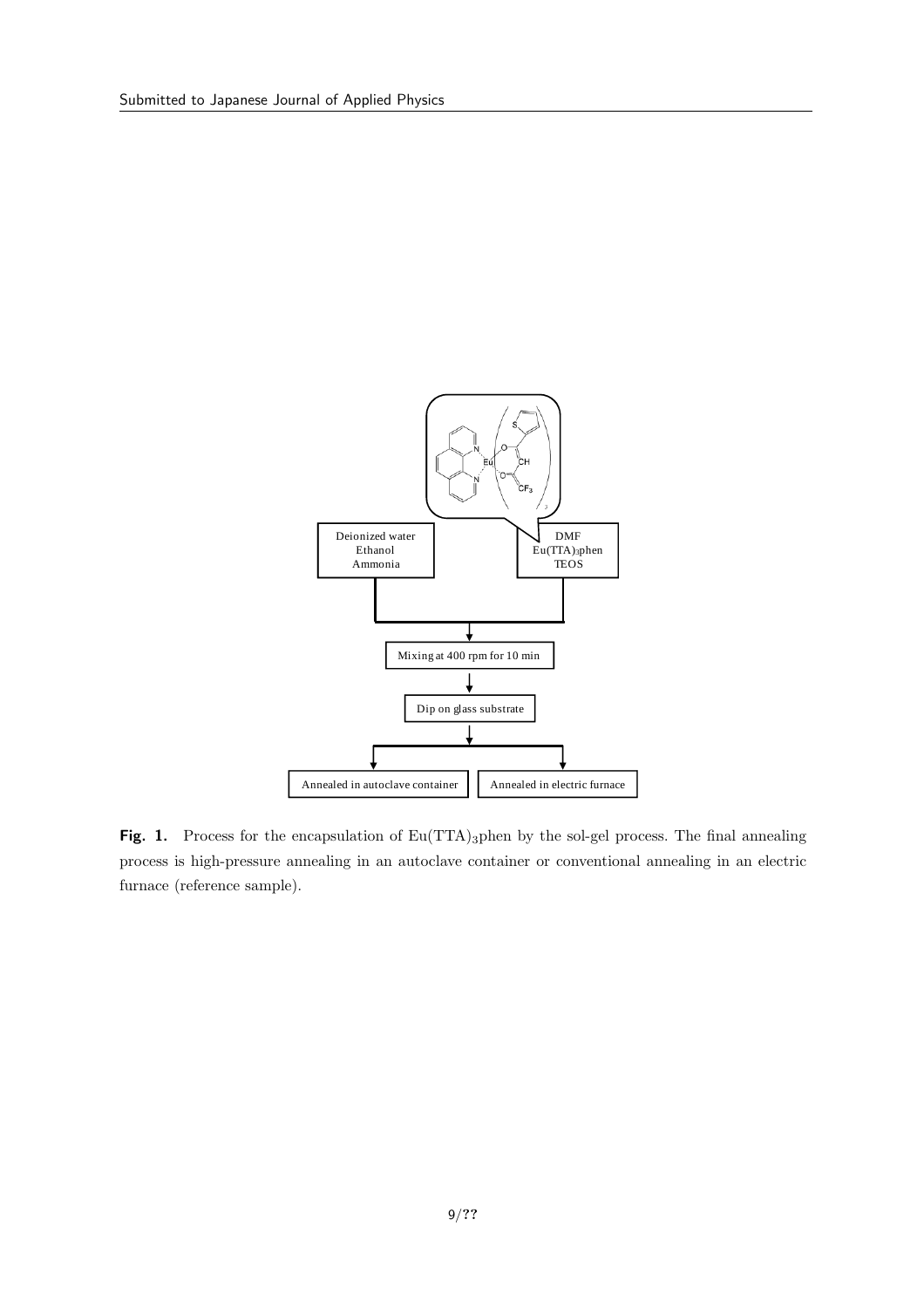

**Fig. 2.** Relative PL intensity as a function of UV light irradiation time for  $Eu(TTA)$ <sub>3</sub>phen encapsulated by (a) the solvothermal and (b) conventional annealing processes. Temperatures of 100, 120, and 150 *◦*C were examined for optimization of annealing temperature.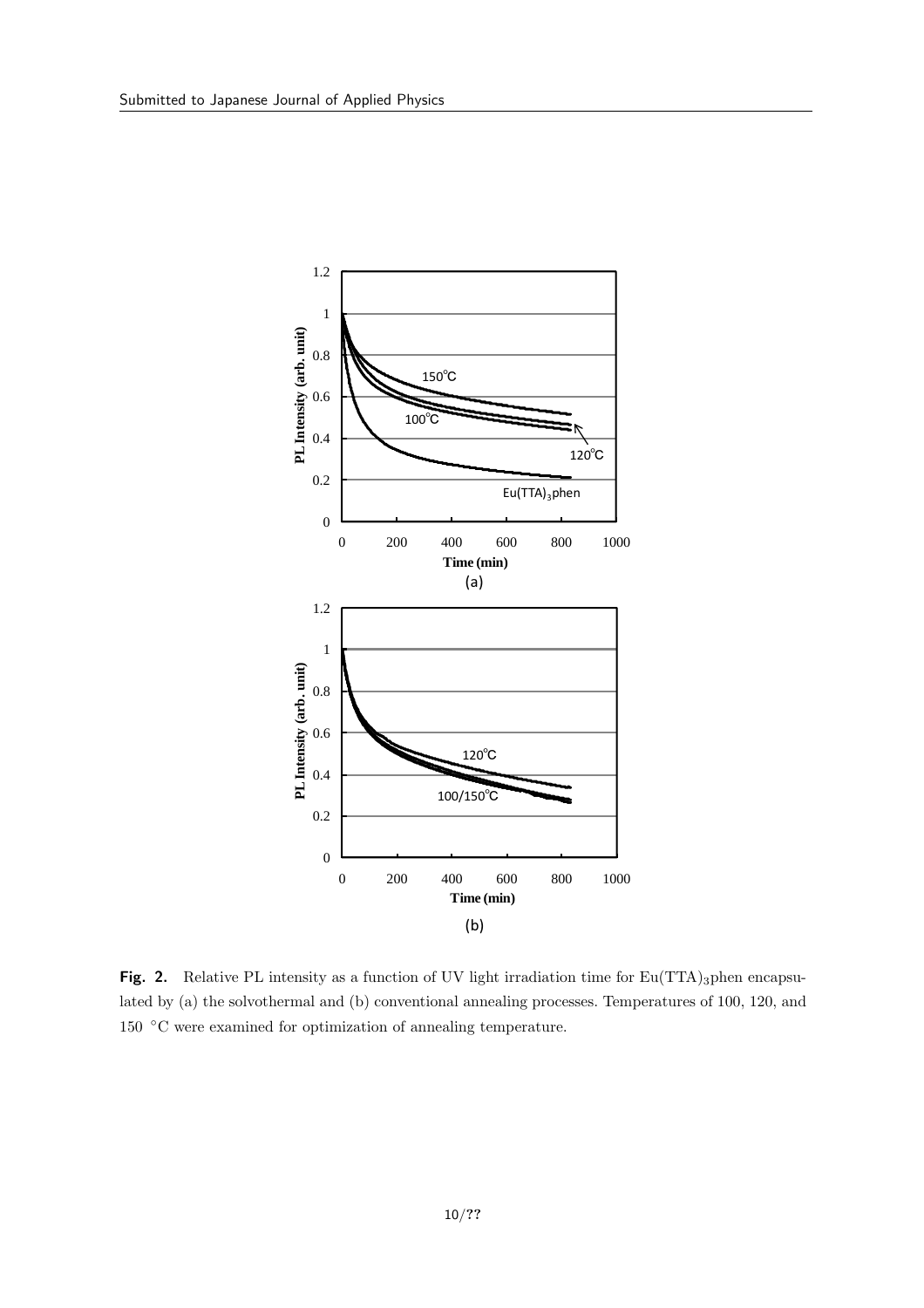

Fig. 3. PL and PLE spectra of Eu(TTA)<sub>3</sub>phen encapsulated by the solvothermal process and the reference sample encapsulated by conventional annealing process. Optimal annealing temperatures were 150 and 120 *◦*C for solvothermal and conventional annealing processes, respectively. The excitation wavelength for the PL spectrum was 360 nm, and the PLE spectrum was monitored at 612 nm.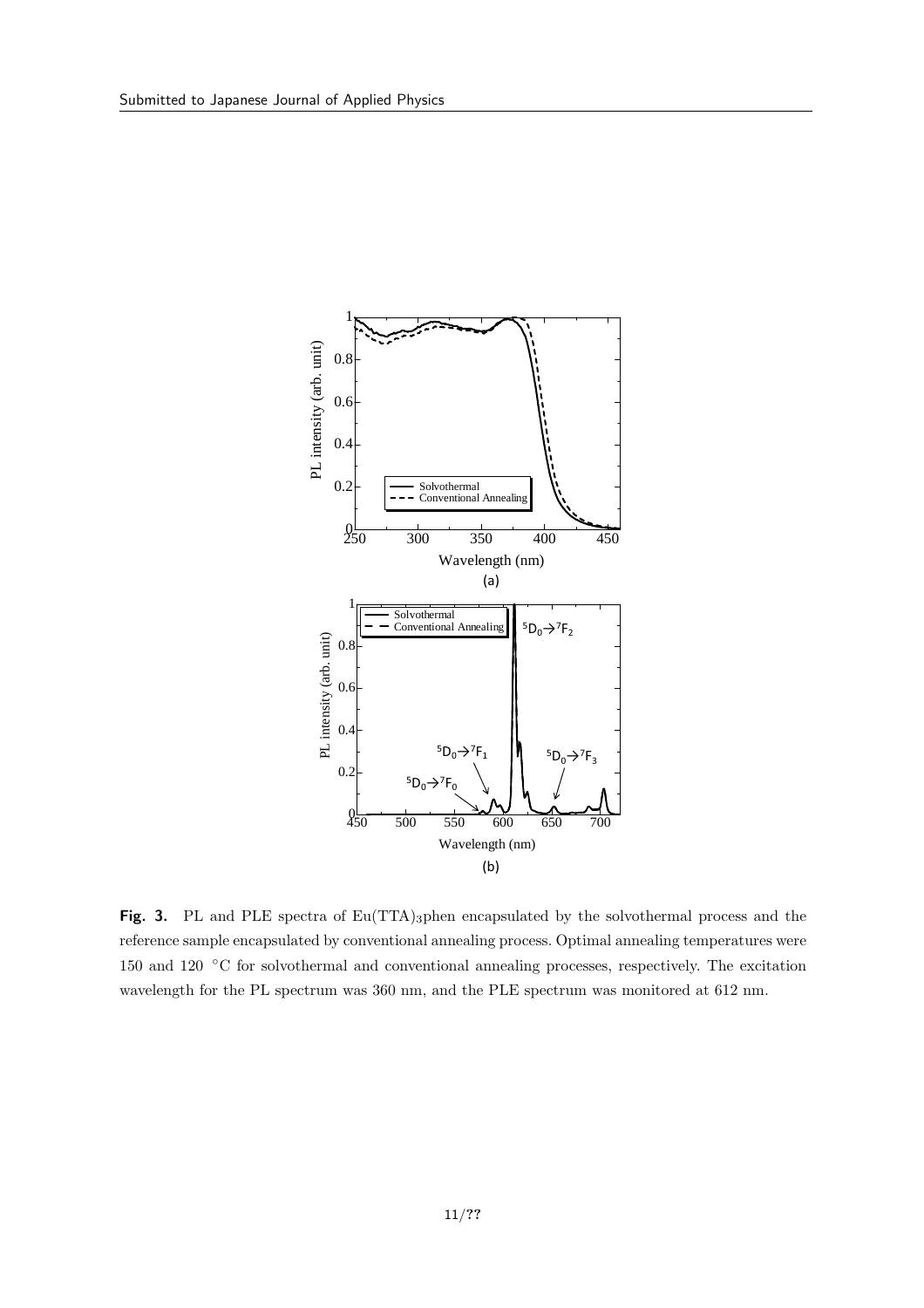

Fig. 4. PL quantum efficiency of sol-gel glass-encapsulated Eu(TTA)<sub>3</sub>phen annealed under high pressure (solvothermal process) and annealed by conventional thermal treatment. The ammonia concentration in the sol-gel starting solution was changed from 0.1 to 2 mol% for both annealing processes.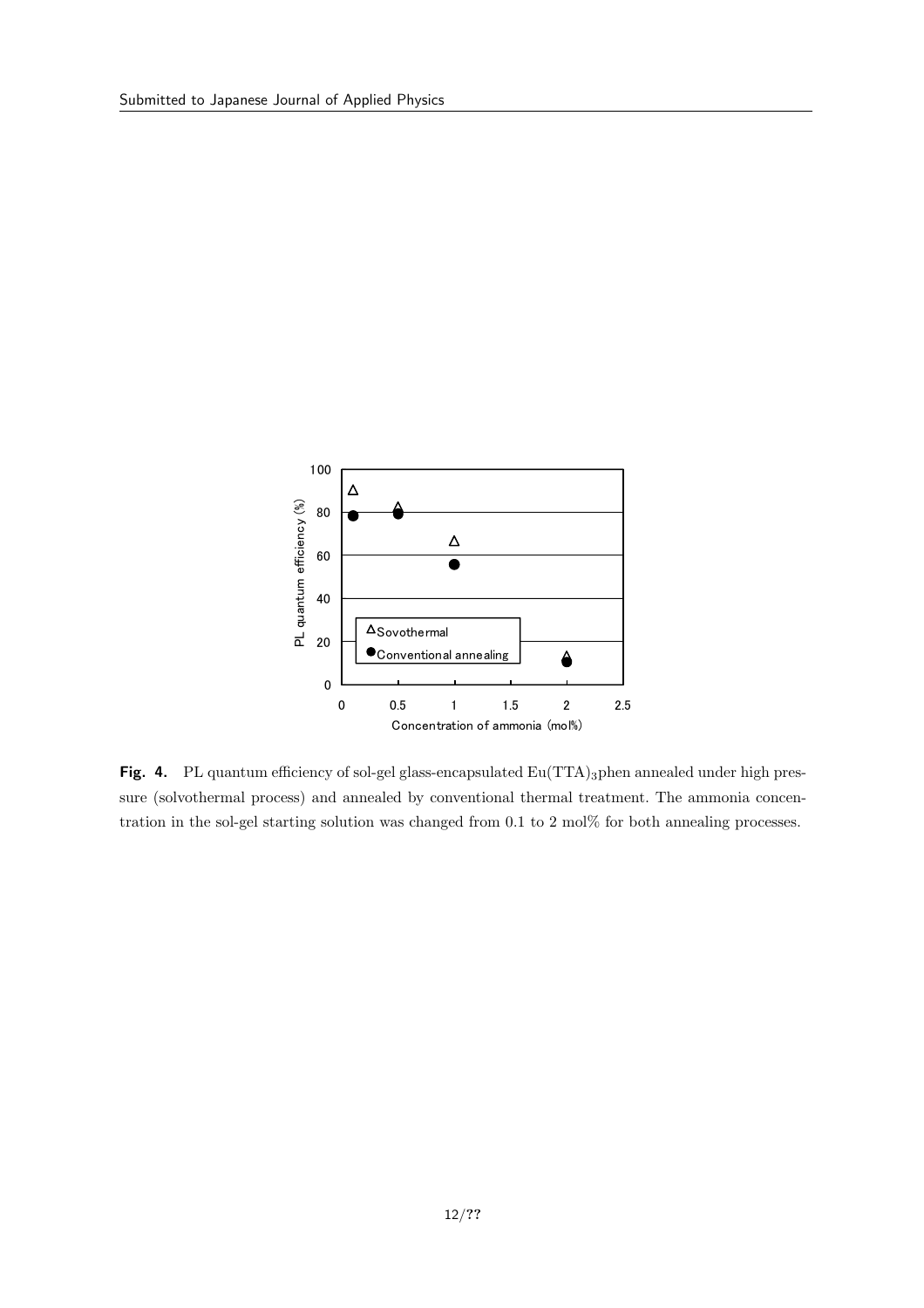

**Fig. 5.** Relative PL intensity change against UV light irradiation time for Eu(TTA)<sub>3</sub>phen encapsulated by (a) the solvothermal and (b) conventional annealing processes. The ammonia concentration in the sol-gel starting solution was changed from 0.1 to 2 mol%.